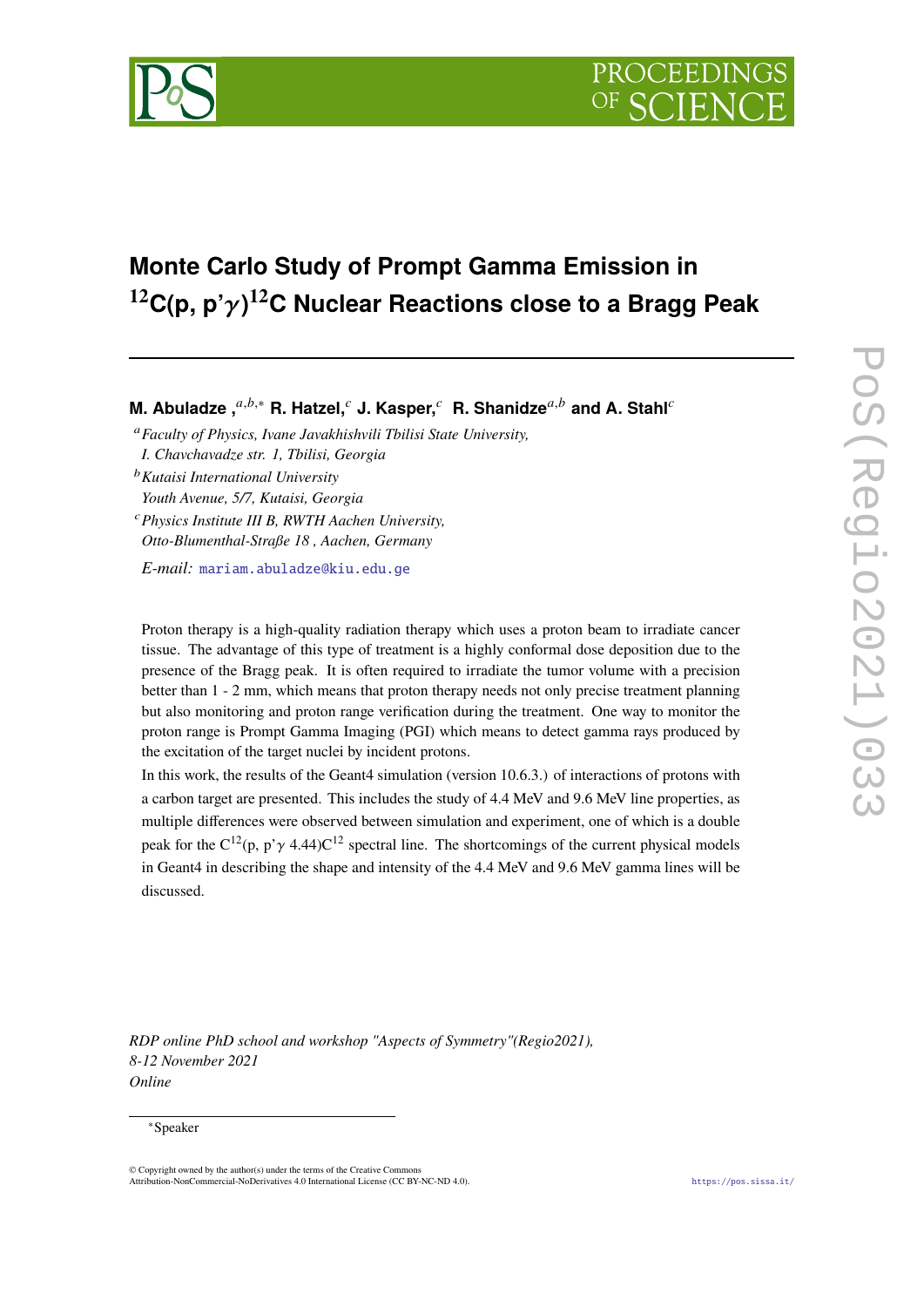# **1. Introduction**

Cancer is a leading cause of death worldwide, accounting for nearly 10 million deaths in 2020 [\[1\]](#page-6-0), thus investigating modern ways of cancer treatment has paramount importance. Proton therapy is a high-quality radiation therapy which uses proton beam to irradiate cancer tissue. The main advantage of this type of radiotherapy is a highly conformal dose deposition due to the presence of the Bragg Peak. It provides a maximum dose deposition in the area of cancer tissue while healthy tissues receive only a marginal dose [\[2\]](#page-6-1). In order to provide precision better than 1-2 mm live monitoring of a Bragg Peak with PGI (Prompt Gamma Imaging) seems to be among the most promising approaches [\[3,](#page-6-2) [4\]](#page-6-3).

Monte Carlo simulations are increasingly used in medical physics and one of the widely applied Monte Carlo toolkit is the Geant4 software. This Monte Carlo toolkit provides models for simulations of low-energy proton interaction with matter including inelastic nuclear reactions making it possible to simulate the prompt gamma-ray emission [\[5\]](#page-6-4). The purpose of this work is to describe the drawbacks of the models currently implemented in this software in describing the prompt gamma emission while carbon phantom is irradiated with protons.

# **2. Physics Motivation**

Different processes take place while a proton beam is passing through matter, one of which are nuclear reactions which account for prompt gamma emission while the particle deexcites at the second stage of the reaction [\[6,](#page-6-5) [7\]](#page-6-6). Although, nuclear reactions do not play an important role in proton beam stopping in matter, the Prompt Gammas resulting from these reactions still correlate with the position of a Bragg Peak in matter as it was observed in the experiment [\[8\]](#page-6-7). Therefore, the motivation for declaring PGI as the most effective way to monitor Bragg Peak is the nuclear reactions taking place in the same time scale needed for a projectile to travel through the nucleus, (between  $10^{-23}$  and  $10^{-22}$  seconds) [\[9\]](#page-6-8) some of which are listed below:

• Inelastic Scattering: The projectile leaves the nucleus in an excited state. The timescale of the deexcitation depends on the half-life  $t_{1/2}$  of the excited state and can be prompt if  $t_{1/2}$  < 1 ns.

$$
^{12}C + p \rightarrow p^{'} + ^{12}C^*
$$

• Stripping: Parts of the projectile are transferred to the target nucleus. The target nucleus usually remains in an excited state. Not so important in our case.

$$
^{12}C + p \rightarrow ^{13}N^*
$$

• Kick-off: The projectile remains in the nucleus but another nucleon leaves the nucleus. This reaction can be distinguished from inelastic scattering only if the projectile and emitted nucleus are not identical.

$$
^{12}C + p \rightarrow n + ^{12}N^*
$$

• Pick-up: The projectile takes a nucleon from the target nucleus.

$$
^{12}C + p \rightarrow d + ^{11}C^*
$$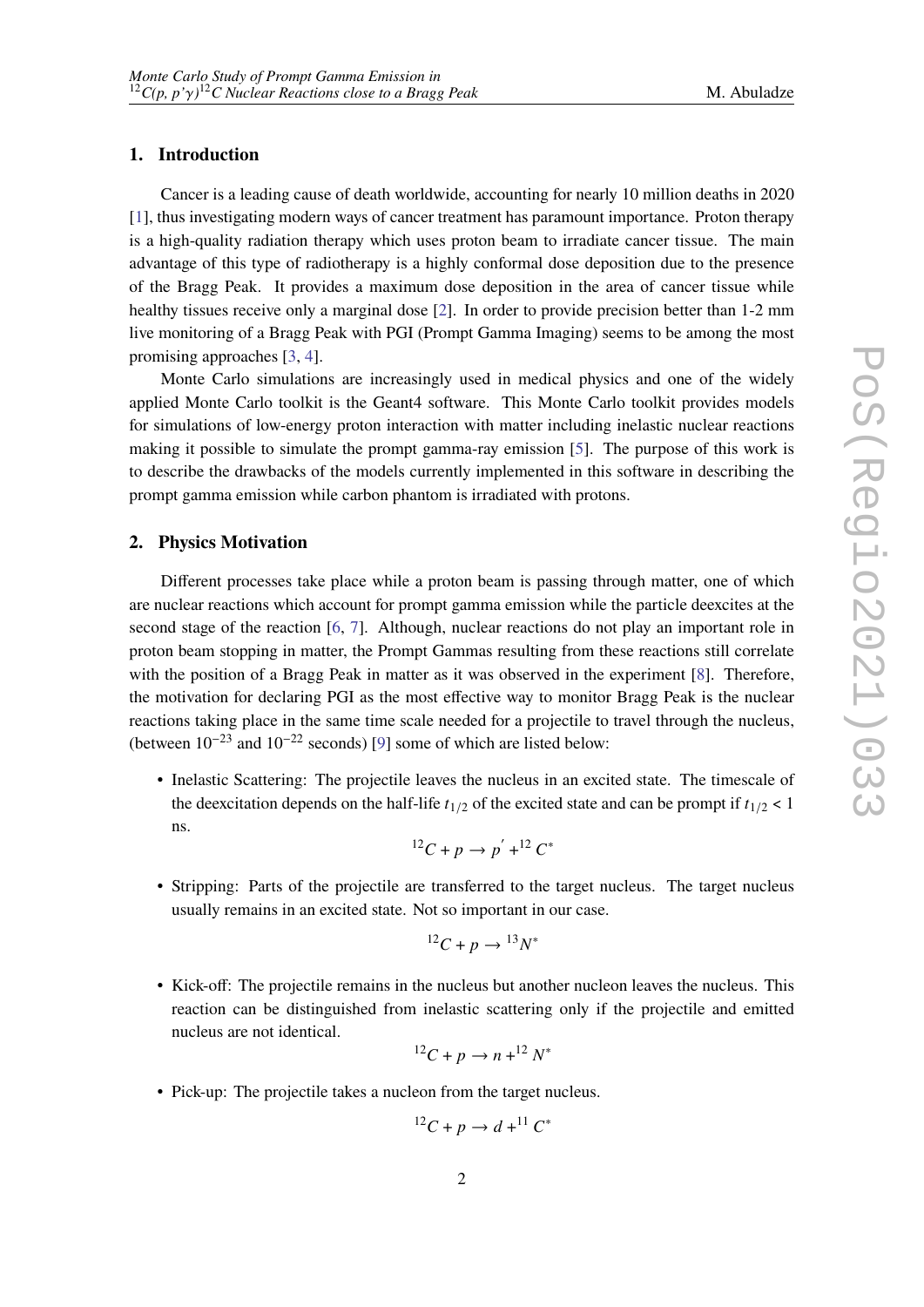The inelastic scatterings are the most important for prompt gamma emission among the ones listed above, while proton beam interacts with carbon thus the energy of protons for which protoncarbon inelastic scattering cross section peaks [\[10,](#page-6-9) [11\]](#page-6-10) is considered. Unlike this reaction the rest of listed ones involve change in nuclei which might be more energy dependent, thus have less efficiency. The angular distribution of the direct reaction products shows typically the maximum in beam direction due to conservation of energy-momentum four-vector.

# **3. Geant4 Simulation**

The Geant4 software (Version 10.6.3) was used to perform simulations of gamma rays, emitted during proton interaction with a carbon target, using reference physics model QGSP BIC HP EMZ, which is usually used in proton therapy simulations [\[5\]](#page-6-4). The state-of-the-art of this work is Geant4 project created at the Physics Institute III B, RWTH Aachen University, which describes the experiment conducted at the Heidelberg Ion-Beam Therapy Center.

# <span id="page-2-1"></span>**3.1 Simulation Setup**

The simulation setup consists of a beam energy degrader and a thin slice made of carbon, with their relative thicknesses of 35.56 mm and 2.0 mm. The thickness of the degrader was changing by 2.0 mm steps in the different cases of simulations ranging from 16.00 mm to 40.00 mm. The geometry of simulation setup is shown in Figur[e1.](#page-2-0)

<span id="page-2-0"></span>

**Figure 1:** (1) The beam source, (2) the proton beam, (3) a carbon degrader, (4) proton beam after going through the degrader, (5) a thin slice, (6) a device detecting Prompt gammas, (7) naming of coordinate axes, (8) Prompt gammas emitted after de-excitement of carbons.

#### **3.2 Proton Beam Parameters**

The proton beam ejected from the beam source is initially a parallel beam with a mean energy of 88.97 MeV with standard deviation of 0.2 MeV which losses its energy and diverges when it goes through the degrader. Hence, the energy of a proton beam interacting with the thin slice is regulated by the degrader before interacting with the thin slice so that prompt gamma energy spectra can be calculated at each step by 2 mm interval before reaching the Bragg peak.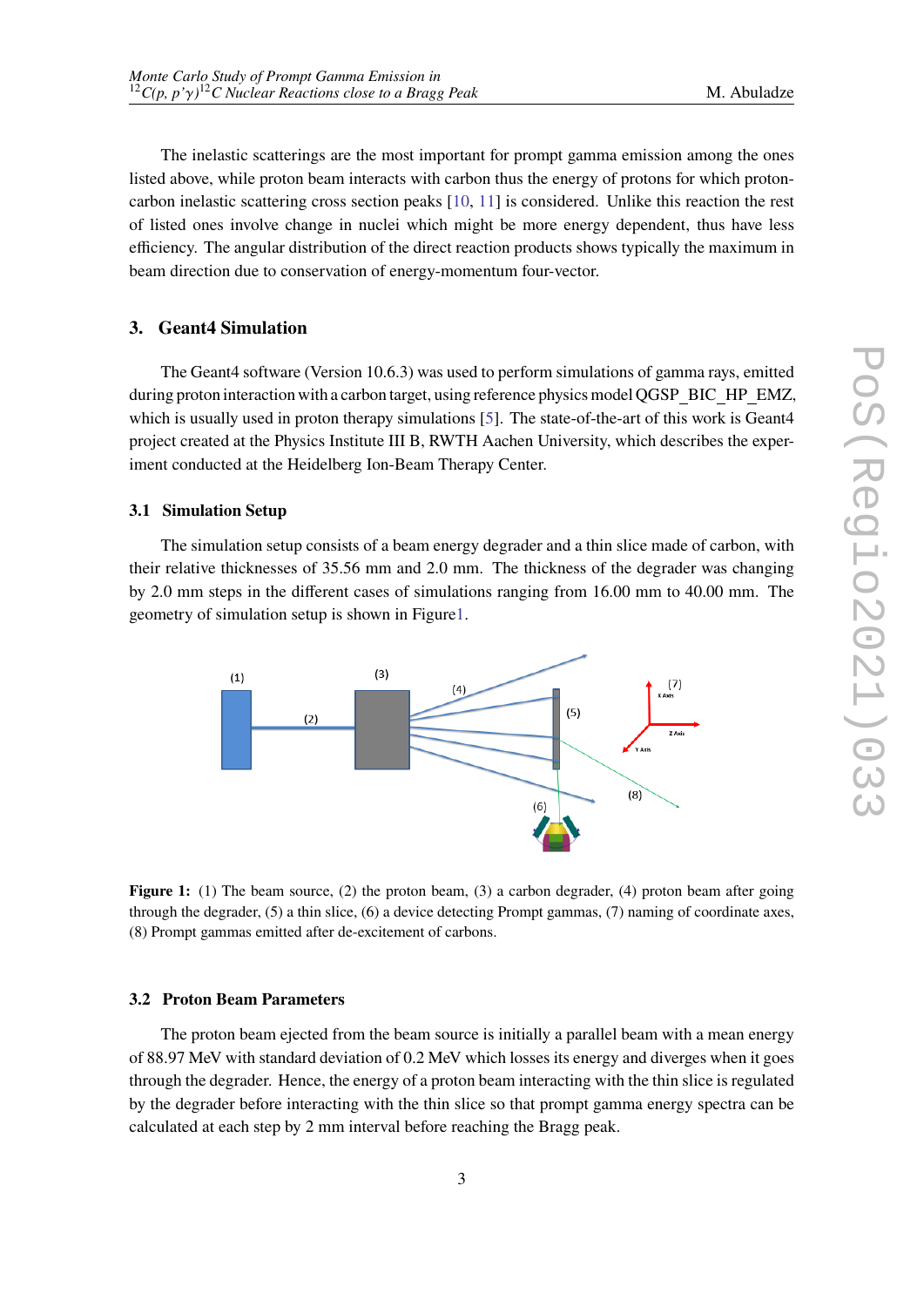# **4. Results and Discussion**

The work is intended to investigate features of prompt gammas as it was implemented in Geant4 software in order to describe the drawbacks of this software to describe the nuclear reactions responsible for prompt gamma emission. More precisely, the angular distributions and shapes of the prompt gamma 4.4 MeV and 9.63 MeV lines were investigated. While simulating prompt gammas emitted towards different angles relative to a beam direction, two effects were important: the angular distribution of the products of carbon de-excitement, which influences the number of gammas emitted in a particular direction and kinematic Doppler effect which influences the beam shape. The cases which illustrate how these effects are implemented in Geant4 Software is shown in the following Chapter.

#### <span id="page-3-1"></span>**4.1 Prompt Gamma Spectrum detected from six different Angles**

As the products of direct nuclear reactions normally show the peak in a beam direction, the angular distributions of prompt gammas ware tested with Geant4 software. The energy spectrum of prompt gammas emitted through six different cylindrically symmetrical regions on the surface of sphere, in the center of which the thin slice is located, was recorded. Each of these regions cover the  $30^{\circ}$  of azimuth angle.

<span id="page-3-0"></span>

**Figure 2:** (a) The figure shows gamma detection setup. The gammas crossing the surface enclosed by Blue and Black circles are shown on figure (c). The figures (b), (c) and (d) illustrate the normalized spectrum of gamma particles emitted through the oppositely arranged angles, there the number of protons in a beam is 9.1  $*$  10<sup>8</sup>. The Blue histogram on figure (b) shows the gammas emitted by angles between 0<sup>o</sup> and 30<sup>o</sup> and Black one shows the same for the angles between  $150^{\circ}$  and  $180^{\circ}$ . The same is shown on figures (c) and (d) for another two couples of angle ranges.

Though nuclear reaction products are normally peaks in the beam direction, according to the current Geant4 model more gammas are emitted perpendicularly to the beams initial direction,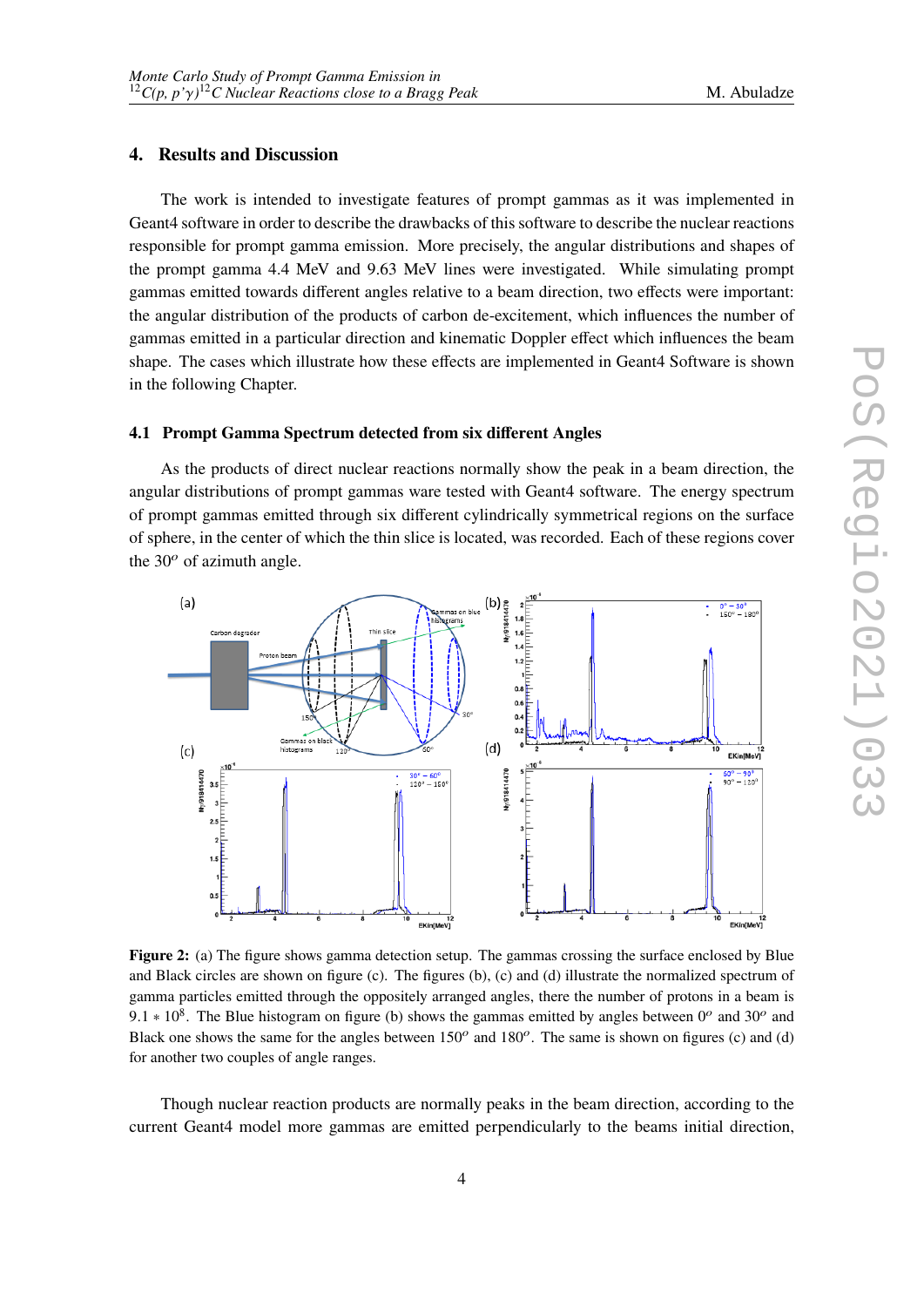which is more significant for 9.6 MeV gamma peak. Small difference between peaks on blue and black histograms were considered to be caused by kinematic effects.

#### **4.2 4.4 MeV and 9.64 MeV Gamma line shapes**

As it is shown in Figur[e1](#page-2-0) the detector covers just a little part of the solid angle, of the sphere which is crossed by prompt gammas in Figure [2.](#page-3-0) So taking the detectors geometry and acceptance into account is crucial in order to see the effects not visible for a large detection angle as it was in Chapter [4.1.](#page-3-1) In the configuration described in Chapter [3.1](#page-2-1) the detector covers just the  $0.018°$ azimuth angle of the circle the diameter of which coincides with the proton beam. However, cylindrical symmetry of emitted Prompt Gammas while proton beam is flowing along Z axis was used to increase gamma registration efficiency on simulations, this might not be the case on the experiment.

<span id="page-4-0"></span>

**Figure 3:** 4.4MeV and 9.64 MeV gamma lines detected from different angles, then degraded proton beam mean energy is 17.56 MeV

<span id="page-4-1"></span>

**Figure 4:** 4.4MeV and 9.64 MeV gamma lines ditected from different angle for 63.22 MeV initial kinetic energy of proton beam.

As it is displayed on Figure [3,](#page-4-0) the effects of Doppler broadening and magnetic sub-levels of the excited state of carbon is not visible neither for 4.4 MeV nor for 9.6 MeV Gamma line, unlike the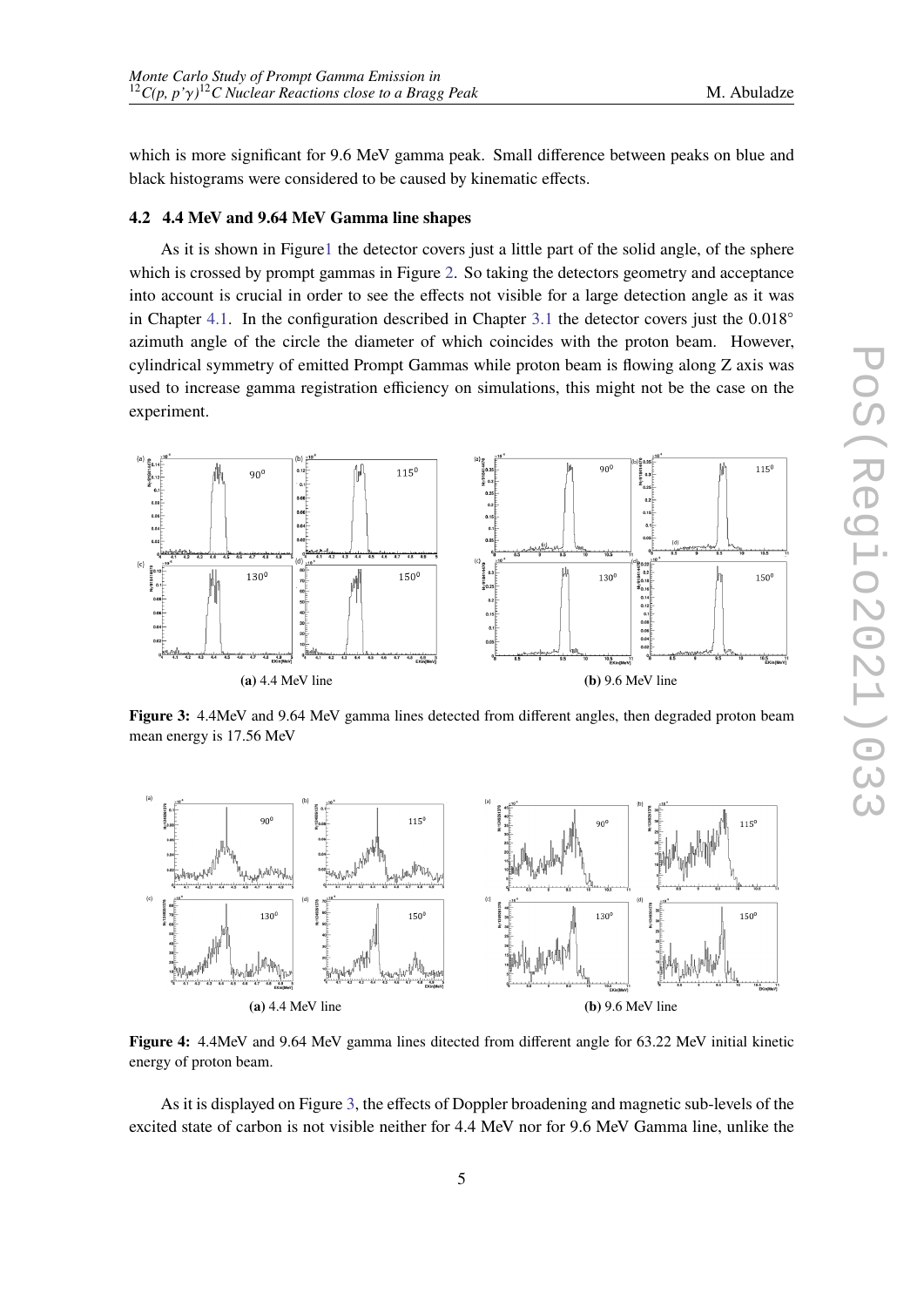experiment on which these effects was observed for 4.4 MeV gamma line Figure [5,](#page-5-0) when kinetic energy of the degraded proton beam was 17.56 MeV [\[8\]](#page-6-7). Although 9.6 MeV line state refers to 3<sup>-</sup> excited carbon state for which the same effects might be also important, there is no experimental results for this line to refer to.

The effects of kinematic Doppler broadening is more important for higher energies of impinging proton beam, so 4.4 MeV line was diverged in case of the proton beam energy of 63.22 MeV for simulated histograms Figure [4.](#page-4-1) Although, this effect diverges the 4.4 MeV Peak in 0.2 MeV interval considering the experimental results Figure [5](#page-5-0) for lower energies impinging protons, the same scale of divergence is maintained for simulated one Figure [3](#page-4-0) without considering the errors of measurements [\[8\]](#page-6-7) . Another flaw of the software models lies in the sharp line existing right at 4.4 MeV bin which goes up much faster than the background of the spectrum while the number of events increases and this may not be related to radioactive decays implemented in Geant4 physics list.

<span id="page-5-0"></span>

**Figure 5:** Experimental 4.4MeV carbon lines as measured and after background subtraction.The experimental data has been plotted in gray, the background subtracted spectrum has been plotted in black, and a dashed line is the fitted background function. Gamma spectra were recorded from the thin target with the use of a HPGe detector with an active Compton shield. The detector was placed on a movable platform (Figure [1](#page-2-0) and Figure [2\(](#page-3-0)a)), which allowed for remote control of its angular position. The thin target was the center of rotation. Additionally, a passive shield in the form of a lead sarcophagus for the detector was provided [\[8\]](#page-6-7).

# **5. Conclusion**

This work was intended to investigate to what extent the Geant4 model QGSP BIC HP EMZ describes the process of prompt gamma emission in carbon-proton interactions close to a Bragg peak. Multiple peaks observed in the experiments are not visible neither for 4.4 MeV nor for 9.6 MeV lines in the simulations. In addition, sharp peak emerged in simulated prompt gamma energy